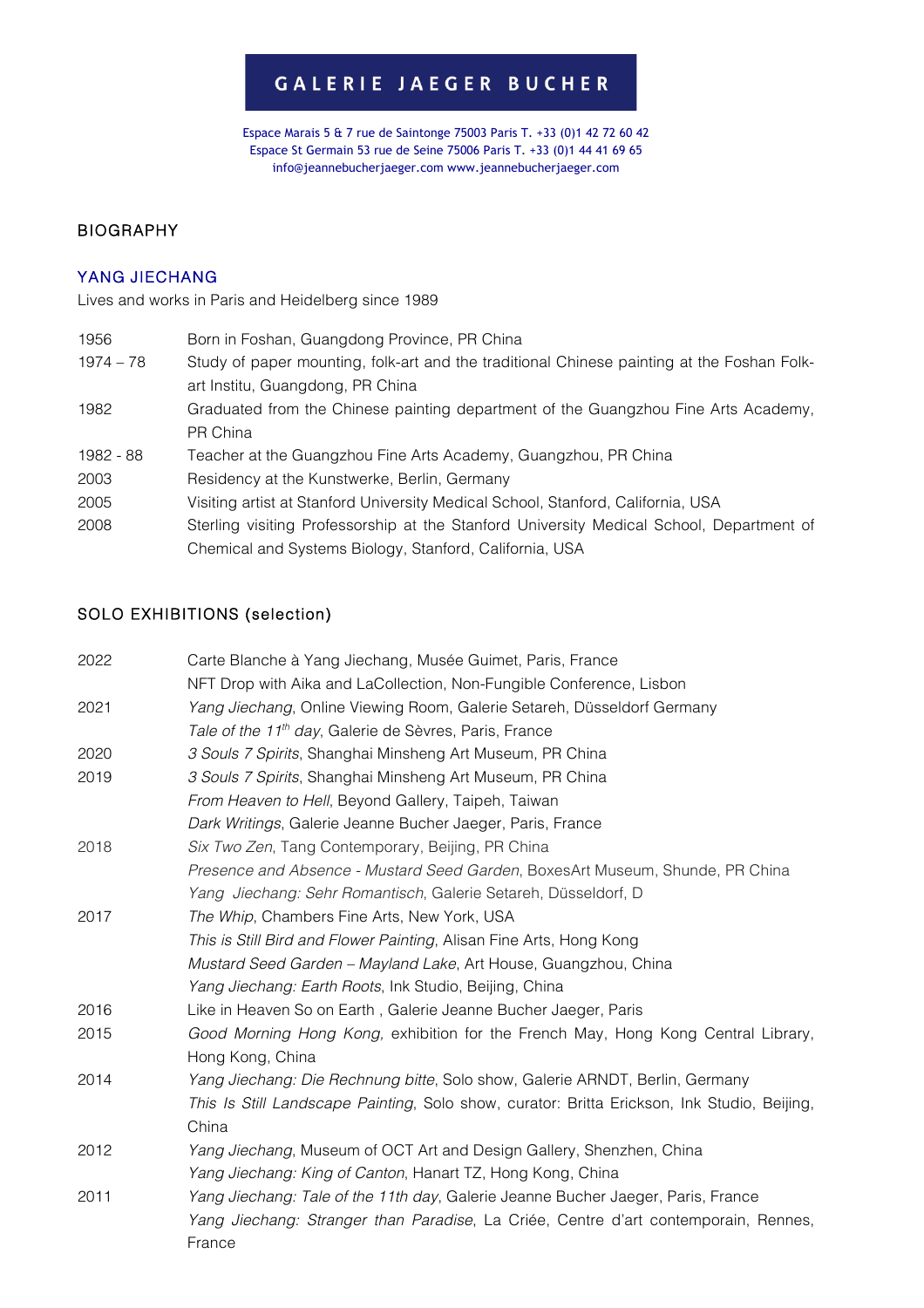|      | Yang Jiechang - Tale of the 11th Day, Tang Contemporary, Beijing, China                      |
|------|----------------------------------------------------------------------------------------------|
| 2010 | Yang Jiechang, Gallery Conrads, Düsseldorf, Germany                                          |
| 2009 | On Ascension, Galerie Jeanne Bucher Jaeger, Paris, France.                                   |
|      | Territoria, special project, Associazione Culturale Cantiere d'Arte Alberto Moretti-Galleria |
|      | Schema, Prato, Italy                                                                         |
| 2008 | No: Shadow Kick, Duolum Museum, Shanghai, China                                              |
|      | Venice Biennale, Tibetan Pavilion, Edicola Notte, Rome, Italy                                |
|      | In God We Trust, Stanford University Medical School, Stanford, California, USA               |
| 2007 | The Most Beautiful Country of China, HanArtTZ Gallery, Hong Kong, China                      |
| 2006 | Tomorrow Cloudy Sky, HanArtTZ Gallery, Hong Kong, China                                      |
|      | Idylls, Grace Li Gallery, Zürich, Switzerland                                                |
| 2005 | Memorandums, Galerie Jeanne Bucher Jaeger, Paris, France                                     |
|      | Hei Ji Sheng Xiang, Shenzhen Painting Institute, China                                       |
|      | Who Occupies the Space?, Isola d'Arte, Milan, Italy                                          |
| 2003 | Lookchat, Centre A, Vancouver, BC, Canada                                                    |
|      | For Emily, 4A Gallery, Sydney, Australia                                                     |
| 2002 | Der längste Tag, Kunstverein Nürtingen, Nürtingen, Germany                                   |
| 2001 | French May, Hong Kong University Museum, Hong Kong, China                                    |
|      | Enlightened Blackness, Alice King Gallery, Taipeh, Taiwan                                    |
|      | Double View, Gallery Jeanne Bucher Jaeger, Paris, France                                     |
|      | 100 Layers of Ink, Cherng Piing Gallery, Taipeh, Taiwan                                      |
|      | Institut Français, Frankfurt, Germany                                                        |
| 2000 | You - Double view, Project Room, ARCO 2000, Madrid, Spain                                    |
| 1999 | Another Turn of the Screw, Gallery of the Central Academy of Fine Arts, Beijing, China       |
|      | Rebuild Dong Cunrui, Cherng Piing Gallery, Taipeh, Taiwan                                    |
| 1998 | Your Customs - Our Customs, Altes Zollamt, Frankfurt, Germany                                |
| 1996 | Galerie Jeanne Bucher Jaeger, Paris, France                                                  |
| 1995 | Gallery Samuel Lallouz, Montreal, Canada                                                     |
|      | Gallery Alice Pauli, Lausanne, Switzerland                                                   |
| 1994 | Cut the Fingernails from My Body, Espace d'Art Contemporain Le Faubourg, Strasbourg,         |
|      | France                                                                                       |
|      | Galerie Jeanne Bucher Jaeger, Paris, France                                                  |
| 1993 | Rencontres dans un couloir, private appartment of Hou Hanru, Paris, France                   |
|      | Gallery Lauter, Mannheim, Allemagne                                                          |
| 1992 | Troisième demeure mondiale, Frankfurt, Germany                                               |
|      | Galerie Jeanne Bucher Jaeger, Paris, France                                                  |
|      | Gallery Turbulences, New York, USA                                                           |
| 1991 | Works on Paper, Frith Street Gallery, London, UK                                             |
| 1990 | Salon de Mars, booth of the Galerie Jeanne Bucher, Paris, France                             |
|      | Galerie Jeanne Bucher Jaeger, Paris, France                                                  |
|      | Voyage au Mexique, Centro Cultural Arte Contemporaneo, Mexico City, Mexico                   |
| 1988 | Milky Way Exhibition Nº 9, Central Park Gallery, Canton Artists4 Association, Canton,        |
|      | China                                                                                        |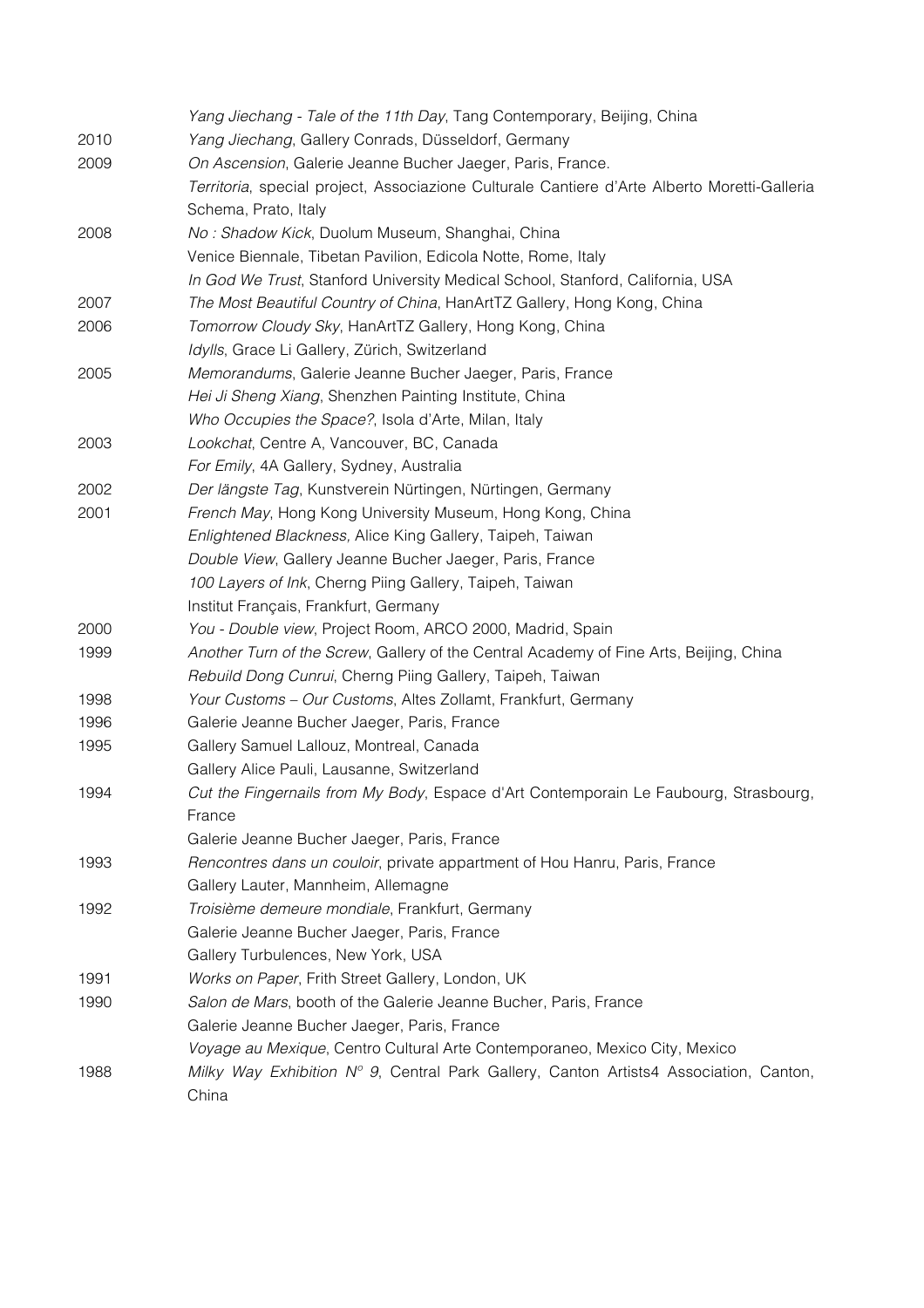# GROUP EXHIBITIONS (selection)

| 2022 | Art Paris Art Fair, Galerie Jeanne Bucher Jaeger Booth, Grand Palais Ephémère, Paris,<br>France                                                   |
|------|---------------------------------------------------------------------------------------------------------------------------------------------------|
| 2021 | Art Paris Art Fair, Galerie Jeanne Bucher Jaeger Booth, Grand Palais Ephémère, Paris,                                                             |
|      | France                                                                                                                                            |
|      | Ink City, Talkwun Contemporary, Hong Kong                                                                                                         |
| 2020 | Longing for Nature. Reading Landscapes in Chinese Art, Museum Rietberg, Zurich<br>Heaven and Earth in One Stroke, Galerie Setareh, Düsseldorf (D) |
|      | Surge and Riverberation, Zhonglian Museum, being PR China                                                                                         |
|      | ("巨浪与余 ——重访1987年前后中国艺术的再当代过程",中间美术馆,北京)                                                                                                           |
|      | 2020 Fifth Document Triennial, Hubel Museum, PR China                                                                                             |
|      | ("2020第五届美术献三丰展",湖北美术馆,武汉)                                                                                                                        |
|      | Imagination"-Contemporary Ink Art Pedigree of the Guangdong-Hong Kong-Macao                                                                       |
|      | Greater Bay Area 2000-2020, Guangdong Museum of Art, Guangzhou PR Ch ("臆象"—                                                                       |
|      | 粤港澳湾区当代 墨艺术谱系(2000-2020), 东美术馆, 州)                                                                                                                |
|      | Chinese Contemporary Art Yearbook Exhibition, Pingshan Museum, Shenzhen, PR Ch                                                                    |
|      | ("中国当代艺术丰鉴展",坪 美术馆,深圳)                                                                                                                            |
| 2019 | China Landscape. Selection from the Taikang Collection, TaiKang MOCA, Beijing, PR CH                                                              |
|      | La Rue, Où le monde se crée, La Panacée, MOCO Montpellier, France                                                                                 |
|      | Images de Canton, Centre Culturel de la Chine, Paris, France                                                                                      |
|      | A Fairy Tale in Red Times, NGV Victoria Museum of Art, Melbourne Australia                                                                        |
| 2018 | The Street, MAXXI, Rome, I                                                                                                                        |
|      | Art and China after 1989: Theater of the World, San Francisco Museum of Modern Art,<br>San Francisco, USA                                         |
|      | Art and China after 1989: Theater of the World, Guggenheim Museum, Bilbao, Spain                                                                  |
|      | Sprachgefühl, Parasite, Hong Kong                                                                                                                 |
|      | Splendors of the Sun and Moon, Museo Querinei Stampalia Fondazione, Venice, Italy                                                                 |
|      | Beyond the Scenery, OCT Loft exhibition, Shenzhen, China                                                                                          |
|      | Draw Me a Flag, Fondation Cartier at Power station of Art, Shanghai, PR China                                                                     |
| 2017 | Art and China after 1989: Theater of the World, Guggenheim Museum, New York, USA                                                                  |
|      | Passion de l'art, Galerie Jeanne Bucher Jaeger depuis 1925, Musée Granet, Aix-en -                                                                |
|      | Provence, France                                                                                                                                  |
|      | BRICS Conference, Xiamen, China                                                                                                                   |
| 2016 | Fragmentary Narratives, Stanford Art Gallery, Stanford, USA                                                                                       |
|      | Carambolages, Grand Palais, Paris, France                                                                                                         |
|      | Ink and the Mind, Ink Studio, Beijing, China                                                                                                      |
|      | Le contemporain dessiné, Musée des Arts Décoratifs, Paris                                                                                         |
|      | Question de peinture, Galerie Jeanne Bucher Jaeger, Paris, France                                                                                 |
|      | Busan Biennale, Korea                                                                                                                             |
| 2015 | La Chine ardente, contemporary monumental sculptures, for Mons 2015 – European                                                                    |
|      | Capital of Culture, Les Anciens Abattoirs, Mons, Belgium                                                                                          |
|      | Art Saint-Germain-des-prés, Galerie Jeanne Bucher Jaeger, Paris, France                                                                           |
|      | ART BRUSSELS, with Galerie Jaeger Bucher Jaeger                                                                                                   |
|      | DRAWING NOW, with Galerie Jeanne Bucher Jaeger                                                                                                    |
|      | ART DUBAI, with Galerie Jeanne Bucher Jaeger                                                                                                      |
|      | China's changing landscape, Amos Anderson Art Museum, Helsinki                                                                                    |
|      | Group Show, Galerie Jeanne Bucher Jaeger, Paris                                                                                                   |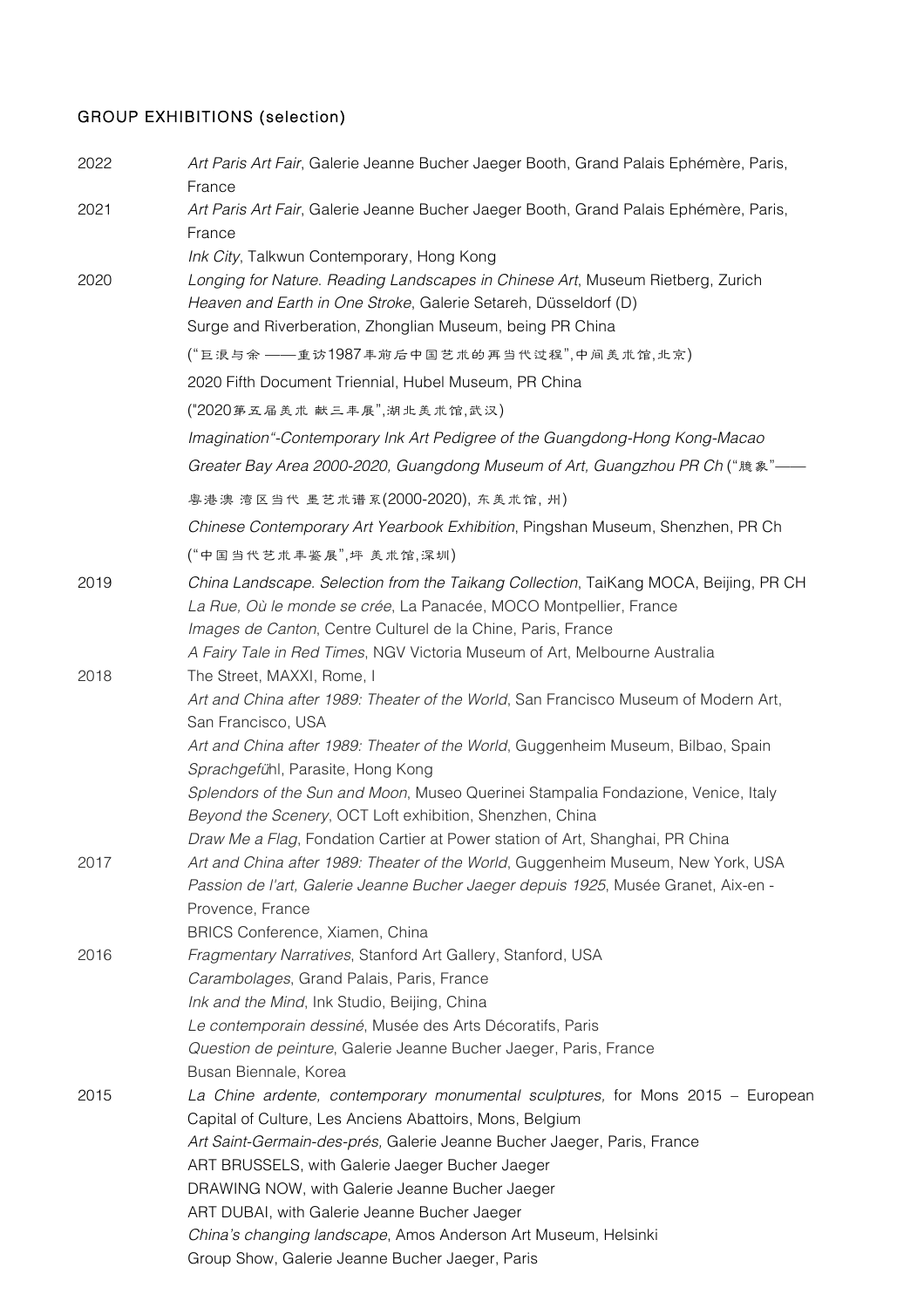| 2014 | China's changing landscape, Nordiska Akvarellmuseet, Skärhamn, Suède<br>Group Show, Galerie Jeanne Bucher Jaeger, Paris<br>ART BRUSSELS, with Galerie Jeanne Bucher Jaeger<br>ART DUBAI, with Galerie Jaenne Bucher Jaeger                           |
|------|------------------------------------------------------------------------------------------------------------------------------------------------------------------------------------------------------------------------------------------------------|
|      | Advance through Retreat, Rockbund Art Museum, Shanghai, China                                                                                                                                                                                        |
|      | Changing Landscape: China Ink Today, Nordiska Akvarellmuseet (Nordic Watercolor                                                                                                                                                                      |
|      | Museum), Skärhamn, Sweden                                                                                                                                                                                                                            |
| 2013 | Zizhiqu: Autonomous Regions, Times Museum Guangzhou, China                                                                                                                                                                                           |
|      | Yuandao, Hong Kong Museum of Art, Hong Kong, China                                                                                                                                                                                                   |
|      | From Gesture to Language, Rockbund Art Museum, Shanghai, China                                                                                                                                                                                       |
|      | Ink Art: Past as Present in Contemporary China, Metropolitan Museum, New York, USA<br>Les aventures de la vérité, curator : Bernard-Henri Lévy, Fondation Maeght, Saint-Paul-de-<br>Vence, France<br>ART BRUSSELS, with Galerie Jeanne Bucher Jaeger |
|      | ART DUBAI, with Galerie Jeanne Bucher Jaeger                                                                                                                                                                                                         |
|      | FIAC 2013, with Galerie Jeanne Bucher Jaeger                                                                                                                                                                                                         |
|      | Armory Show, New York, with Tang Contemporary (Beijing, China)                                                                                                                                                                                       |
| 2012 | Sehnsucht : an unquenchable desire, Château de Gaasbeek, Belgium                                                                                                                                                                                     |
|      | Clouds, Skissernas Museum (Musée des Esquisses), Lund, Sweden                                                                                                                                                                                        |
|      | ART BRUSSELS, with Galerie Jeanne Bucher Jaeger                                                                                                                                                                                                      |
|      | FIAC, with Galerie Jeanne Bucher Jaeger                                                                                                                                                                                                              |
| 2011 | Armory Show, with Tang Contemporary (Beijing, China)<br>The World Belongs to You, Palazzo Grassi, Fondation François Pinault, Venice, Italy                                                                                                          |
|      | Hong Kong International Art Fair 2011, Hong Kong                                                                                                                                                                                                     |
|      | FIAC - L'espace Lumière, with Galerie Jeanne Bucher Jaeger                                                                                                                                                                                           |
| 2010 | Underground Flowers, Muséum d'Histoire Naturelle de Rouen, Festival Automne en<br>Normandie, France                                                                                                                                                  |
|      | FIAC - Homage to Mark Tobey, with Galerie Jeanne Bucher Jaeger                                                                                                                                                                                       |
|      | Hareng Saur: Ensor et l'art contemporain, MSK and S.M.A.K., Ghent, Belgium                                                                                                                                                                           |
|      | L'Océan, Espace Bellevue, Biarritz, France                                                                                                                                                                                                           |
|      | Le Jardin Emprunté, Jardin du Palais-Royal, Paris, France                                                                                                                                                                                            |
| 2009 | Against Exclusion - 3rd Moscow Biennial, Garage, Moscow, Russia<br>FIAC - Homage to Mark Tobey, with Galerie Jeanne Bucher Jaeger                                                                                                                    |
|      | Lyon Biennial, Museum of Modern and Contemporary Art, Lyon, France                                                                                                                                                                                   |
|      | Qui a peur des artistes ? Une sélection d'œuvres de la Fondation François Pinault, Musée                                                                                                                                                             |
|      | de Dinard, France                                                                                                                                                                                                                                    |
|      | Time versus fashion, Kunstverein Nürtingen, Adel Abdessemed, Jiang Zhi,                                                                                                                                                                              |
|      | Becoming Intense, Becoming Animal, Becoming, Heidelberg University and city of                                                                                                                                                                       |
|      | Heidelberg, Germany                                                                                                                                                                                                                                  |
| 2008 | Expansion : Résonance, Galerie Jeanne Bucher Jaeger, Paris, France                                                                                                                                                                                   |
|      | Onda Anomala - Manifesta 7, Trento, Italy                                                                                                                                                                                                            |
|      | Too early for vacation, RV&A, Limerick, Ireland<br>3rd Guangzhou Triennial, Guangdong Museum of Art, Guangzhou, China                                                                                                                                |
|      | Our future, special project, UCCA, Beijing, China                                                                                                                                                                                                    |
|      | Eurasia, ShContemporary 2008, Shanghai Artfair, Special Project, together with                                                                                                                                                                       |
|      | Santomatteo, Shanghai, China                                                                                                                                                                                                                         |
| 2007 | Istanbul Biennial, Istanbul, Turkey                                                                                                                                                                                                                  |
|      | Metamorphosis: The Generation of Transformation in Chinese Comtemporary Art,<br>Tampere Art Museum, Tampere, Finland                                                                                                                                 |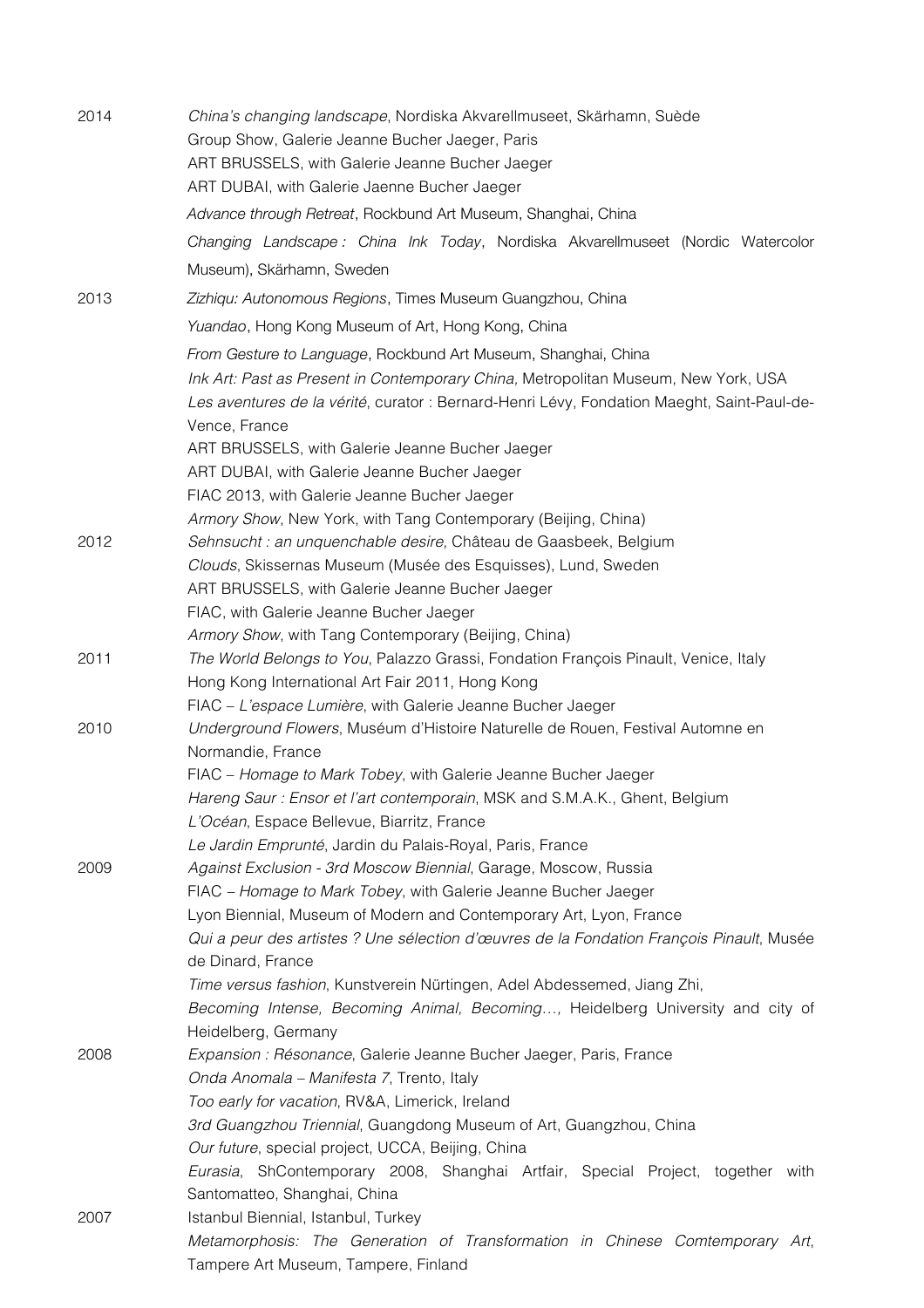|      | Made in China, Louisianna Museum, Kopenhagen, Denmark                                         |
|------|-----------------------------------------------------------------------------------------------|
|      | Gu Dexin, Yang Pei-Ming, Yang Jiechang, Red Mansions Foundation, London, UK                   |
|      | New Wave '85, UCCA, Beijing, China                                                            |
| 2006 | Liverpool Biennial, Liverpool, UK                                                             |
|      | Laboratoires pour un avenir incertain : La Force de l'Art, 1st Paris Triennial, Grand Palais, |
|      | Paris, France                                                                                 |
|      | La revoluzione siamo noi, Isola Art Center, Milan, Italy                                      |
|      | Micro-Macro Politics, Macao Art Museum, Macao                                                 |
|      | Taste, 5th Shenzheng International Ink Painting Biennial, Shenzheng, China                    |
|      | Capolavoro, Palazzo di Primavera, Terni, Rome, Italy                                          |
|      |                                                                                               |
|      | Infiltration: Idylls and Visions, Guangdong Museum of Art, China                              |
|      | Surplus Value, Tang Contemporary Art Centre, Beijing, China                                   |
|      | Accumulation, Tang Contemporary Art Centre, Beijing, China                                    |
| 2005 | Beyond, Second Guangzhou Triennial, Guanzhou, China                                           |
|      | Layered Landscapes: Works by Yan Lei and Yang Jiechang, Stanford Art Gallery,                 |
|      | Stanfort, USA                                                                                 |
|      | Biennial of Emergency, Palais de Tokyo, Paris, France                                         |
|      | Experimental Ink, Museum of the University of Science, Taipei and Taichung, Taiwan            |
| 2004 | La Nuit Blanche, Paris, France.                                                               |
|      | Stop over Hong Kong, HanArtTZ Gallery, Hong Kong, China                                       |
|      | Le moine et le démon, Musée d'Art Contemporain de Lyon, Lyon, France                          |
|      | A l'est du sud de l'ouest, Villa Arson, Nice/Credac Sète, France                              |
|      | GAP, Heidelberger Kunstverein, Heidelberg, Germany                                            |
|      | Odyssey(s) 2004, Shanghai Gallery of Art, Shanghai, China                                     |
|      | All Under Heaven, Muhka, Antwerpen, Belgium                                                   |
| 2003 | Zone of Urgency, Venice Biennial, Venice, Italy                                               |
|      | Shenzhen Ink Painting Biennial, Shenzhen Painting Institute, China                            |
|      | The Fifth System, 5th International Shenzhen Sculpture Exhibition, China                      |
| 2002 | Guangzhou Triennial, Guangzhou, PR China                                                      |
|      | Pause, Kwangju Biennial, Kwangju, South Korea                                                 |
|      | Variations of Ink, Chambers Fine Arts, New York, USA                                          |
|      | First Chengdu Biennial, Chengdu, China                                                        |
| 2001 | 20 Main Chinese Painters, National Gallery Beijing, Bejing; Shanghai Art Museum,              |
|      | Shanghai; Chengdu Art Museum, Chengdu; Canton Art Museum, Canton, China                       |
|      | China: 20 Years of Ink Experiment, Guangdong Museum of Art, Guangsong, China                  |
|      | Centre de Refuge, Centre International de Poesie, Marseille, France                           |
| 2000 | Paris pour Escale, Musée d'art Moderne de la Ville de Paris, Paris, France                    |
|      | Continental Shift, Musée d'art Moderne et d'art Contemporain, Liège, Belgium                  |
|      | A Portrait, Agnès B. Gallery, New York, USA                                                   |
|      | Fuori Uso: The bridges, Pescara, Italy                                                        |
| 1999 | Art in March - Legend 99, Nantou, Taiwan                                                      |
|      | Asiart 99, Biennale d'arte contemporanea, Museum of Contemporary Art Genova, Italy            |
| 1998 | Les magiciens de la terre, Anina Nosei Gallery, New York, USA                                 |
|      | 2nd International Biennial Shanghai, China                                                    |
| 1997 | In Between Limits, Sonje Museum of Contemporary Art, Kyongju, South Korea                     |
|      | Uncertain Pleasure, Art Beatus Gallery, Vancouver, Canada                                     |
| 1996 | Heidelberger Kunstverein, Heidelberg, Germany                                                 |
| 1995 | West-östliche Kontakte: Yang Jiechang, Young-Hyang Lee,<br>Teruko<br>Hiramatsu,               |
|      | Heidelberger Kunstverein, Heidelberg, Germany                                                 |
|      |                                                                                               |
|      | Hölderlinturm (Happening with Andreas Schmid), Hölderlinturm, Tübingen, Germany               |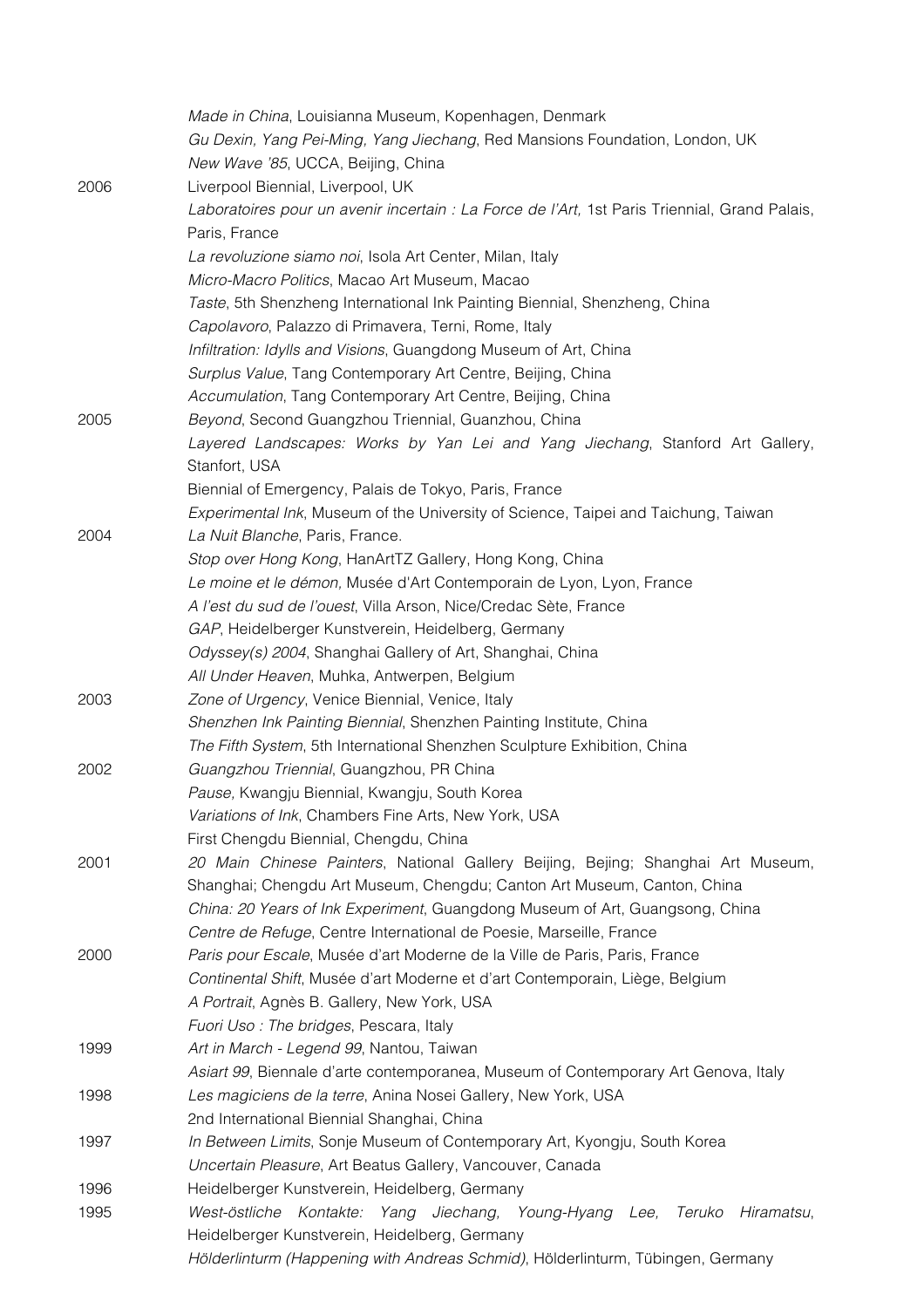|      | Art Cologne, Cologne, Germany, with Galerie Jeanne Bucher Jaeger                       |
|------|----------------------------------------------------------------------------------------|
|      | FIAC, with Galerie Jeanne Bucher Jaeger                                                |
| 1994 | Out of the Centre, Museum of Modern Art, Pori, Finland                                 |
| 1993 | Coalition, Centre for Contemporary Arts, Glasgow, UK                                   |
|      | Silent Energy, Museum of Modern Art, Oxford, UK                                        |
|      | Construction in Process Nr. 4: My Home is your Home, The Artists' Museum, Lodz, Poland |
|      | Museum für Kunsthandwerk, Frankfurt am Main, Germany                                   |
| 1992 | The Artists' Museum, Lodz, Poland                                                      |
|      | History of the Rocket: The Tree of Life: A Journey to Asian Contemporary Art, Saitama  |
|      | Museum of Modern Art, Saitama, Japan                                                   |
| 1991 | Exceptional Passage, Museum City Project, Fukuoka, Japan                               |
| 1990 | Centro Cultural Arte Contemporaneo, Mexico City, Mexico                                |
|      | Chine demain pour hier, Pourrières, France                                             |
|      | FIAC, with Galerie Jeanne Bucher Jaeger                                                |
| 1989 | Blackness, Hanart Gallery 2, Hong Kong, PR China; Taipei, Taiwan                       |
|      | China/Avantgarde, National Gallery, Beijing, China                                     |
|      | Les magiciens de la terre, Centre Georges Pompidou, Paris, France                      |
|      | FIAC, with Galerie Jeanne Bucher Jaeger                                                |
|      | Today, Gallery Tokyo, Japan                                                            |

# PUBLICATIONS

| 1981 | Qingzhu dang 50 zhounian de meishu zuopinzhan, Artist Association of the Province of<br>Canton.             |
|------|-------------------------------------------------------------------------------------------------------------|
| 1985 | "Yang Jiechang Xizang xiesheng zuopin", in: Hualang 17.                                                     |
| 1986 | "Shiwuren lianzhan zuopinxuan", in: Hualang 19, p. 9.                                                       |
| 1987 | "Yang Jiechang", in: Jiangsu Huakan 6, p. 39, p. 47.                                                        |
| 1989 | China/Avant-Garde, China Art Gallery, Beijing.                                                              |
|      | Shigeo, Chiba, "Modern Chinese Art", in: Today, Tokyo Art Gallery.                                          |
|      | Les magiciens de la terre, Editions Centre Georges Pompidou (ed.), Paris, p. 265.                           |
|      | Chen, Yingde, "Guanyu canzhan de san wei Zhongguo dalu yishujia", in : Yishujia/ Artist                     |
|      | Magazine 7, p. 161.                                                                                         |
| 1990 | Yang Jiechang, ex. cat., Galerie Jeanne Bucher Jaeger, Paris.                                               |
|      | Art Chinois 1990 : Chine demain pour hier, Les domaines de l'art (ed.), Edition Carte                       |
|      | Segrete, p. 56 - 59.                                                                                        |
|      | "Yang Jiecang zhongguohua zuopin", in: Huajia 12.4, p. 36.                                                  |
|      | "Yang chieh-ch'ang", Lexikon der Kunst, Malerei, Architektur, Bildhauerkunst, Herder,                       |
|      | Freiburg/Basel/Wien, vol. 12, p. 310.                                                                       |
| 1991 | Chen, Tong (ed.), "Xinchao meishu yundong ? 25 huida", in : Huajia, 16.                                     |
|      | Gebrochene Bilder, Junge Kunst aus China, Drachenbrücke (ed.), Horlemann Verlag, Bad<br>Honnef, p. 82 - 85. |
|      | Fei, Dawei "Exceptional Passage", in: Atelier, Art For Life, Life With Art, December, p. 77.                |
|      | Masae Tadokoro, "Exhibtion of Modern Chinese Art", in: Sansai 11, p. 60.                                    |
|      | Köppel-Yang, M., "Von der Notwendigkeit die Kunst zu töten" in : Das Neue China, 2, p.                      |
|      | 11.                                                                                                         |
|      | Fei, Dawei, "Exceptional Passage", in : $d$ - Art # Xo, 2, p. 32.                                           |
|      | Guttman, Cynthia, "Mao's Children Fly Avant-Garde Flag", in: International Herald Tribune,                  |
|      | October 26-27.                                                                                              |
|      | Macdonald, Robert, "Yang Jiechang", in: Time Out, April 3-10.                                               |
| 1992 | Encres de Chine, ARTE, Prestige Video.                                                                      |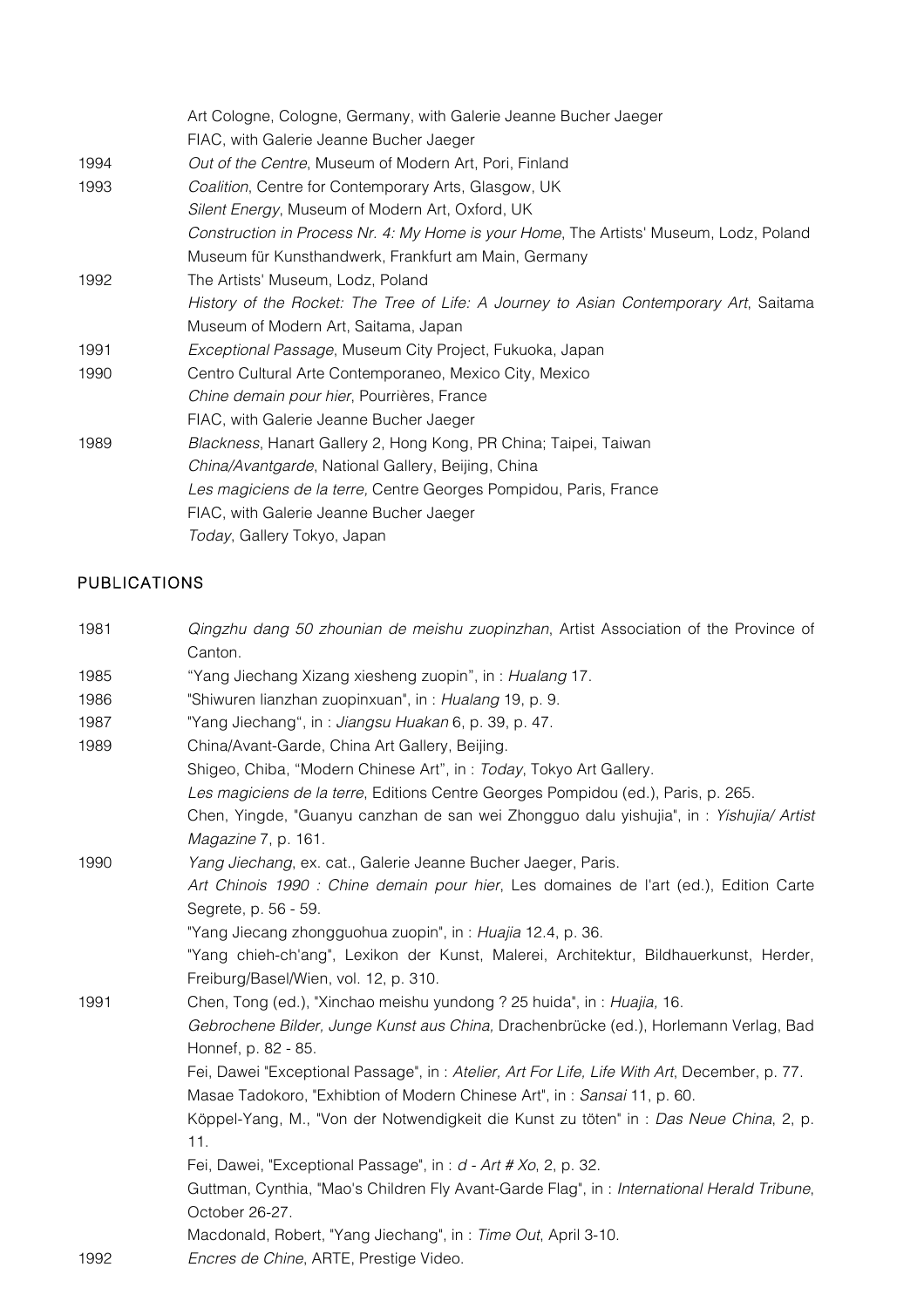|      | Yang Jiechang, ex. cat., Galerie Jeanne Bucher Jaeger, Paris.<br>Fei, Dawei, "Exceptional Passage", in: Bijutsu Techo, 44/ n° 650/2, p. 142.<br>Shingo Yamano, "Chinese Avant-garde Artists Exhibition, Contact with a Developed Other<br>Culture", in: Fukuoka Style, vol.3, p. 89. |
|------|--------------------------------------------------------------------------------------------------------------------------------------------------------------------------------------------------------------------------------------------------------------------------------------|
|      | Yang Jiechang, ex. cat., Galerie Turbulences, New York.                                                                                                                                                                                                                              |
|      | Dagen, Philippe, "Noir d'encre, les compositions d'un jeune peintre chinois", in : Le                                                                                                                                                                                                |
|      | Monde, May, 8.                                                                                                                                                                                                                                                                       |
| 1993 | China Avant-garde, Haus der Kulturen der Welt (ed.), Edition Braus, Berlin, p. 290 - 291.                                                                                                                                                                                            |
|      | Silent Energy, Museum of Modern Art Oxford (ed.), p. 22 - 23.                                                                                                                                                                                                                        |
|      | New Art from China, Moma Oxford.                                                                                                                                                                                                                                                     |
|      | Die Horen, Zeitschrift für Literatur, Kunst und Kritik, 38/1, p. 132 - 133.                                                                                                                                                                                                          |
|      | Cai, Guoqiang, "Gu Wenda, Huang Yongping, Yang Jiechang", in: Music Today, Biannual                                                                                                                                                                                                  |
|      | Series For Music & Art, 19, p. 114.                                                                                                                                                                                                                                                  |
|      | Hou, Hanru, "Benwen de huanyu huozhe qigong. He liuwei zhongguo yishujia de tanhua",                                                                                                                                                                                                 |
|      | in: Xiongshi meishu, 266/4, p. 50.                                                                                                                                                                                                                                                   |
|      | Fei, Dawei, "Liumang wenhua, minzuxing, zhi Li Xianting de yifeng xin", in : Ershiyi shiji,                                                                                                                                                                                          |
|      | 15/2, p. 93.                                                                                                                                                                                                                                                                         |
|      | Maos ungezähmte Kinder, ex. cat., Museum für Kunsthandwerk, Frankfurt.                                                                                                                                                                                                               |
|      | Irmtraut Schaarschmidt-Richter, "Klingelnde Kassen lähmen den großen Bären : 'Maos                                                                                                                                                                                                   |
|      | Kinder' - Frankfurter Ausstellung zeigt moderne chinesische Kunst", in : Frankfurter                                                                                                                                                                                                 |
|      | Allgemeine Zeitung, December, 6.                                                                                                                                                                                                                                                     |
|      | "Five Ways to see Chinese", in: South China Morning Post, march, 7.                                                                                                                                                                                                                  |
| 1994 | Out of the Centre, Jari-Pekka Vanhala (ed.), Pori Art Museum Publications 25, Pori, p. 48.                                                                                                                                                                                           |
| 1995 | Hou, Hanru, "Yang Jiechang, Art of the real", in: West-östliche Kontakte, Heidelberger                                                                                                                                                                                               |
|      | Kunstverein (ed.), Heidelberg.                                                                                                                                                                                                                                                       |
|      | Art Cologne, ex. cat., Cologne.                                                                                                                                                                                                                                                      |
|      | "Yang Jiechang", in: J-Wave Art Gallery, 88/December.                                                                                                                                                                                                                                |
|      | Harris, Claire-Elise, "Les souvenirs encrés de Yang Jiechang", in : Le Nouveau Vendredi,                                                                                                                                                                                             |
|      | 21 - 23 July.                                                                                                                                                                                                                                                                        |
|      | Jaunin, Francoise, "Chez Pauli, Yang Jiechang change le noir en lumière", in : 24 Heures,                                                                                                                                                                                            |
|      | 5 July.                                                                                                                                                                                                                                                                              |
|      | Tauvel-Dorsaz, Hélène, "Une peinture grise et noire pour conjurer le rouge de Mao", in :                                                                                                                                                                                             |
|      | Journal de Genève, 7 July.                                                                                                                                                                                                                                                           |
| 1996 | Yang Jiechang, ex. cat., Galerie Jeanne Bucher Jaeger, Paris.                                                                                                                                                                                                                        |
|      | Hou, Hanru, "Yang Jiechang zhenshi zhong de yishu", in : Yishujia/ Artist Magazine,                                                                                                                                                                                                  |
| 1997 | 258/11, p. 450.<br>In Between Limits, Sonje Museum of Contemporary Art, Kyongju, p. 88.                                                                                                                                                                                              |
|      | Uncertain Pleasure, Hou Hanru (ed.), Art Beatus Gallery, Vancouver.                                                                                                                                                                                                                  |
|      | Pour un jubilé: 1947 - 1997, éd. Galerie Jeanne Bucher Jaeger, Paris.                                                                                                                                                                                                                |
|      | My Dream, ex. cat., Hong Kong.                                                                                                                                                                                                                                                       |
| 1998 | Between the Sky and the Earth, Annie Wong Leung Kit-Wah Art Foundation, Hong Kong,                                                                                                                                                                                                   |
|      | p. 60.                                                                                                                                                                                                                                                                               |
|      | Binks, Hilary, "No Longer One Language", in: Asian Art News 8/4, p. 70.                                                                                                                                                                                                              |
|      | "A Curator's View", Interview of Hou Hanru with Hilary Binks, in: Asian Art News 8/4, p. 73.                                                                                                                                                                                         |
|      | Li, Xianting "4696/1998 : 5 Contemporary Chinese Artists", in : 4696/1998, Yvonne Force                                                                                                                                                                                              |
|      | Inc. (ed.), New York/Vancouver.                                                                                                                                                                                                                                                      |
|      | The First International Shenzhen Biennial of Contemporary Ink Painting, ex. cat.,                                                                                                                                                                                                    |
|      | Shenzhen.                                                                                                                                                                                                                                                                            |
|      | Shanghai Biennale 1998, ex. cat., Shanghai Art Museum, p. 153.                                                                                                                                                                                                                       |
|      | "Yang Jiechang, lizu yu zhong xi wenhua zhi jian", in : Tin Tin Daily, Hong Kong, 6/28.                                                                                                                                                                                              |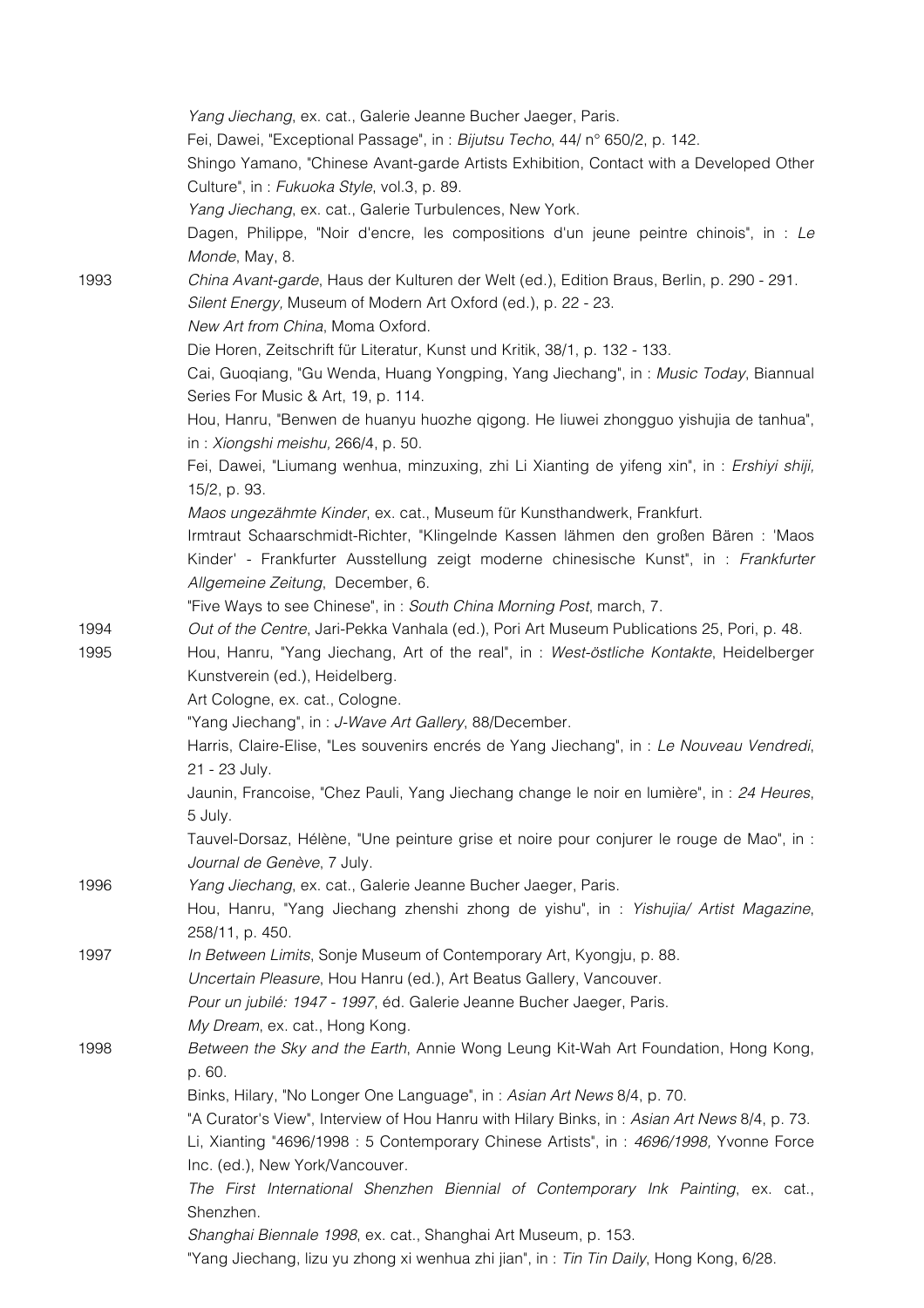|      | "He yong zhizhuo zicheng Zhongguoren", in: Ming Pao Daily, 6/25.                                                                                                                |
|------|---------------------------------------------------------------------------------------------------------------------------------------------------------------------------------|
|      | Hou, Hanru/Gao, Minglu, "Strategies of Survival in the Third Space", in : Inside Out, New                                                                                       |
|      | Chinese Art, Gao Minglu (ed.), University of California Press, Berkeley/Los<br>Angeles/London, p. 183.                                                                          |
|      | Köppel-Yang, M., "Yang Jiechang", in: Uncontrolled Contacts, ex. cat., Frankfurt.                                                                                               |
| 1999 | Hou Hanru, "Cuowei : Yang Jiechang de 'Zaizao Dong Cunrui'", in : Yishujia/Artsits                                                                                              |
|      | Magazine, 9, p. 429 - 431.                                                                                                                                                      |
|      | Hou Hanru, "Malpositioning: Yang Jiechang's 'Revising Dong Cunrui'", in: Yang Jiechang<br>: Dong Cunrui, Cheerngpiin Gallery, Taiwan.                                           |
|      | Köppel-Yang, Martina, "Remolding Icons", in : Yang Jiechang : Dong<br>Cunrui,                                                                                                   |
|      | Cheerngpiin Gallery, Taiwan.                                                                                                                                                    |
|      | Chen Tong, "The Central Colour: A talk with Yang Jiechang on 'Dong Cunrui'", in: Yang                                                                                           |
|      | Jiechang: Dong Cunrui, Cheerngpiin Gallery, Taiwan.                                                                                                                             |
|      | Yu Hsiao-hwei, "Zhuanfang - Zaizao Dong Cunrui", in : CANS/ Chinese Art News, 25/<br>September, p. 90 - 91.                                                                     |
|      | Huang Hai-ming, "A Close Dialogue With Art in March : Legend 99", in : Yishu Douzhen/                                                                                           |
|      | Art in March, Council for Cultural Affairs, Taiwan, p. 52.                                                                                                                      |
|      | Zhang Zhaohui, "Yang Jiechang at the Gallery of the Central Academy of Fine Arts", in :<br>Asian Art News, March/April, p. 74 - 75.                                             |
|      | "Yang Jiechang: Fence of Defence", in: Yishu Douzhen/ Art in March, Council for Cultural<br>Affairs, Taiwan, p. 127 - 133.                                                      |
| 2000 | Paris pour escale, Musée d'art moderne de la ville de Paris, Paris, p. 110 - 113.                                                                                               |
|      | Hanru, Hou /Jouanno, Evelyne, "Il résident en mouvement", in : Paris pour escale, Musée                                                                                         |
|      | d'art moderne de la ville de Paris, Paris, p. 12 - 15.                                                                                                                          |
|      | "Yang Jiechang", in: Fuori Uso, The Bridges, Giancarlo Politi Editore, Milano, p. 124 -<br>127.                                                                                 |
|      | The Second Shenzhen International Ink Painting Biennial, Shuimo yu dushi, Shenzhen shi                                                                                          |
|      | renmin zhengfu, Shenzhen, p. 183.                                                                                                                                               |
| 2001 | Domino, Christophe, "Enlightened Writings", in: Asian Art News, vol.11/4, July/August, p.<br>64 - 65.                                                                           |
|      | Köppel-Yang, Martina, "Yang Jiechang – Chaoyue shijue de huihua", in : Yishujia/ Artist,<br>318/November, p. 500 - 502.                                                         |
|      | Köppel-Yang, Martina, "Yang Jiechang. Painting beyond the Visual", in: Enlightened                                                                                              |
|      | Blackness: Ink Paintings by Yang Jiechang, French May, Alisan Fine Arts, Hong Kong,<br>and Chinese-art.com, artist of the week.                                                 |
|      | Yan Shanchun, "Chengshi shanshuihua jiduo mianxiang", in: Diancang, 100/January, p.                                                                                             |
|      | 126 - 128.                                                                                                                                                                      |
|      | Yang Jiechang : Double Vue, Galerie Jeanne Bucher Jaeger, Paris.                                                                                                                |
|      | Kwong, Kevin, "Beneath Black and White", in: South China Morning Post, June, 1th.                                                                                               |
|      | "Yang Jiechang", in: Dongfang shikong program, Chinese Television, July/August.                                                                                                 |
|      | Köppel-Yang, Martina, "Remolding a Hero, Remolding Icons", in : Chinese Art at the                                                                                              |
|      | Crossroads: Between Past and Future, Between East and West, Wu Hung (ed.), New art                                                                                              |
|      | Media, Hongkong, p. 44 - 47.                                                                                                                                                    |
|      | "Yang Jiechang", in: <i>China: 20 Years of lnk Experiment: 1980 - 2001</i> , Guangdong                                                                                          |
|      | meishu guan (eds.), Guangzhou, p. 38 - 39, p. 156 - 157.                                                                                                                        |
|      | "Yang Jiechang", in: Towards A New Image: 20 Years of Contemporary Chinese                                                                                                      |
|      | Painting, Beijing Contemporary Visual Art Development Co. Itd., Beijing, p. 158 - 167.<br>Li Xianting, "Three Generations of Art Since the Policies of Opening and Reform", in: |
|      | Towards A New Image : 20 Years of Contemporary Chinese Painting, Beijing                                                                                                        |
|      | Contemporary Visual Art Development Co. Itd., Beijing, p. 36 - 45.                                                                                                              |
|      |                                                                                                                                                                                 |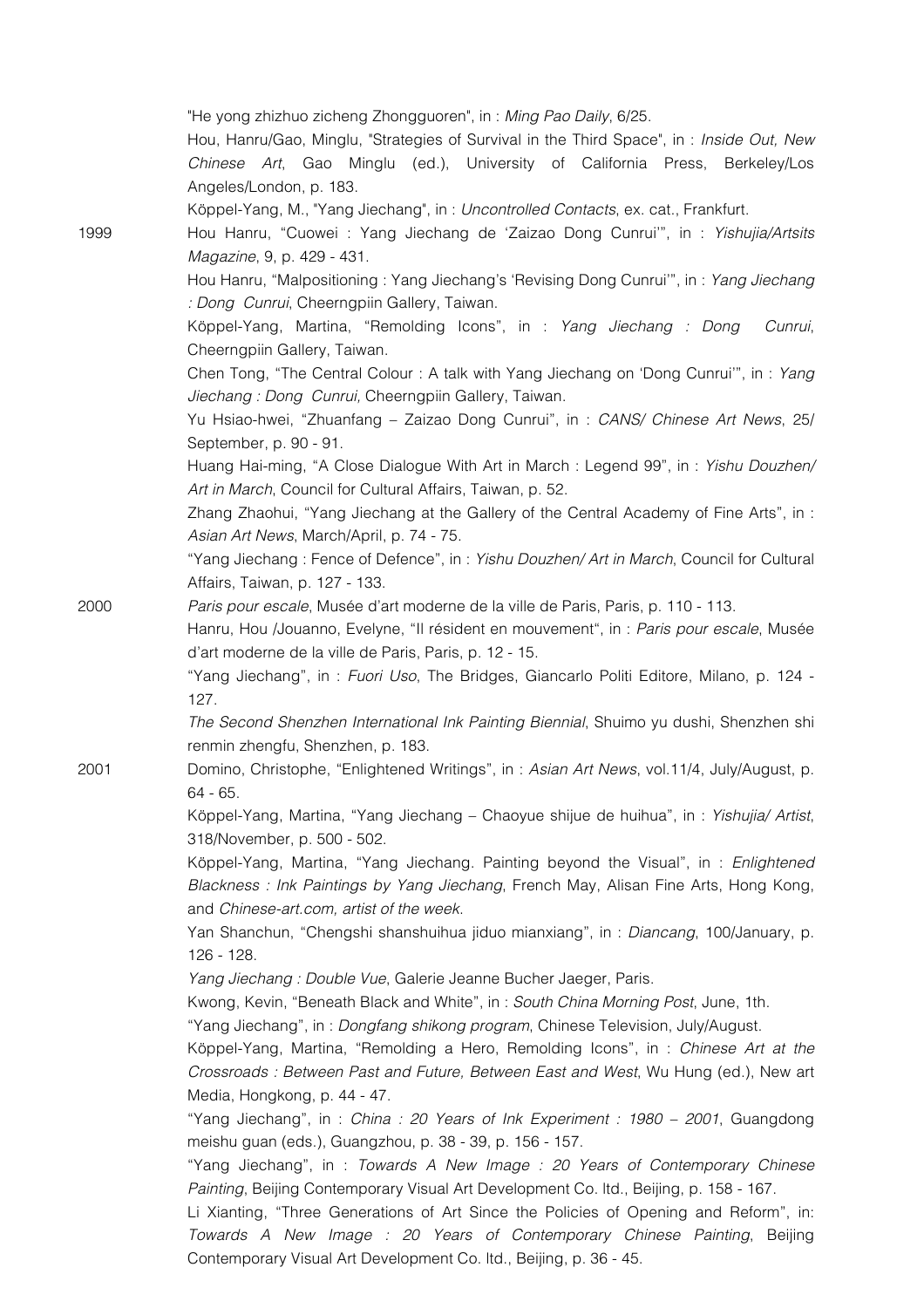*Enlightened Blackness : Ink Paintings by Yang Jiechang*, Alisan Fine Arts, Hong Kong.

Yang Chuntang, "Yang Jiechang", in : *Enlightened Blackness : Ink Paintings by Yang Jiechang*, Alisan Fine Arts, Hong Kong.

Huang Hai-ming, "Shuimo chuantong de linglei bianzheng xuanxue : Yang Jiechang de shuimo yu shufazhuangzhi", in : *Yang Jiechang Solo Exhibition : Re-vision*, Cherngpiin Gallery, Taipei.

"Yang Jiechang", in : *Chengdu Biennale 2001*, Sichuan Fine Arts Publishing House, Chengdu, p. 148 - 151.

Zheng Shengtian/Hou Hanru/Fei Dawei/ Köppel-Yang Martina, "You jian Bali, you jian Bali : huaren yishujia zai Bali de shiji bianqian", in : *Diancang/Art And Collection*, 104/May, p. 36 -51.

Cherngpiin Gallery, "Re-vision Yang Jiechang chuangzuo ershi nian", in : *Yishujia/Artist*, 317/October, p. 537.

Huser, France, "La Nouvelle Seine des artistes migrateurs", in : *Le Nouvel Observateur*, 1889/January 18 - 24, p. 106.

Joly, Adrienne, « MAMVP Paris », in : *art actuel*, 12/January/February, p. 20 - 21.

2002 Xu Wenrui, "Baofengyan de liqi shizhong : Yang Jiechang de huaiyi", in : *Yishu dangdai/ Art China*, 4, p. 82 - 87.

> Chen Tong, "Gongzuoshi : jiaoliu kongjian yu zuopin : Yang Jiechang, Martina Köppel-Yang tan 'Mühlgasse 40'", in : *Yishu dangdai/ Art China*, 4, p. 78 - 81.

> "Yang Jiechang", in : *Gwangju Biennale 2002*, Project 1, Pause Conception, Gwangju, vol. 1, p. 262 - 263, vol. 2.

> Guo Xiaoli, "Haode zhuangtai jiushi buduandi chaoyue", at : cn.cl.2000.com/visit/ yangjicang/wen.shtml, January, 18.

> Yu Hsiao-hwei, "Yangqi mingxing pai gaoju shiyan feng", in : *Jin yishu/ Art Today*, May, p. 62 - 67.

> Wu Hung, "Variations of Ink : A Dialogue With Zhang YanYuan", in : *Yishu : Journal of Contemporary Chinese Art*, August, p. 86 - 90.

> Köppel-Yang, M., "Zaofan Youli/Revolt is Reasonable : Remanifestations of the Cultural Revolution in Chinese Contemporary Art of the 1980s and 1990s", in : *Yishu : Journal of Contemporary Chinese Art*, August, p. 66 - 75.

> Erickson, Britta, "Changing Places, Changing Meanings : Chinese Contemporary Art in a Global Environment," in : *Regionalism and Networks : Research on Chinese Art History of the Past Millennium*, Taiwan National University Department of Art, Taipei, p. 727 - 748.

> *Project/Pause – Conception/Pause – Realization*, Gwangju Biennale, Korea, p. 262 – 263, p. 322 - 323.

- 2003 *Dreams and Conflicts : The Dictatorship of the Viewer*, La Biennale di Venezia, 50th International Art Exhibition, Venice, p. 212.
	- Geczy, Adam, "On Yang Jiechang", in : *Art Asia Pacific*, 38, p. 77.

2005 *Yang Jiechang : Memorandums*, Galerie Jeanne Bucher Jaeger, Paris.

*Beyond*, Second Guangzhou Triennial, Guangzhou, Chine, p. 248 - 249.

Hei Ji Sheng Xiang, Shenzhen Fine Art Institute, Shenzhen.

2006 *International 06 Liverpool Biennial,* Liverpool Biennial, Liverpool, p. 106 - 109.

Spector, Rosanne, "So you want to be a rock 'n' roll star? Study molecular pharmacology", in : *Stanford Report*, March, 15.

Chiu, Melissa, *Breakout : Chinese art outside China*, Edizioni Charta, Milano, p. 23 - 27. Beaux Arts Magazine, 263/May, p. 74.

*Infiltration : Idylls and Visions*, Guangdong Museum of Art, Guanzhou.

*Surplus Value*, Tang Contemporary, Beijing.

*Accumulation : Canton Express : The Next Stop*, Tang Contemporary, Beijing.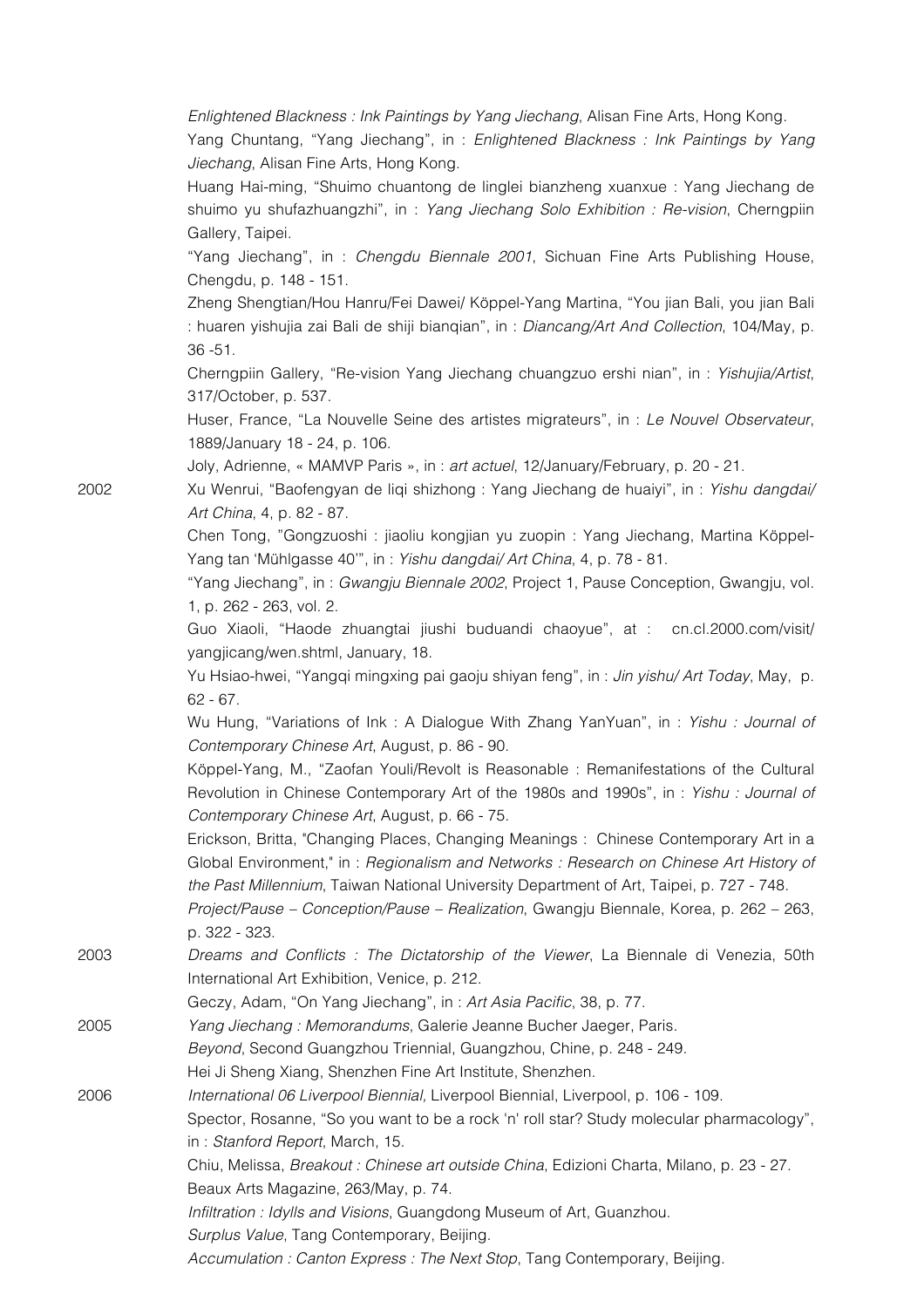|      | Ink - Life - Taste, 5th Shenzhen International Ink Painting Biennial, Shenzhen.             |
|------|---------------------------------------------------------------------------------------------|
| 2007 | "Yang Jiechang a Dialogue with Angelo Capasso", in: Opere d'arte a parole, dialoghi         |
|      | sull'arte contemporanea, Meltemi editore srl, Roma, p. 75 - 79.                             |
|      | La Force de l'art, Paris.                                                                   |
|      | "Yang Jiechang: Six Established Paris-Based Chinese Artists", in: Visual Production,        |
|      | vol.3, p. 46 - 57                                                                           |
|      | Erickson Britta, "A Cultural Revolution", in: The Atlantic, July/August.                    |
|      | Istanbul Biennial, ex. cat., Istanbul.                                                      |
| 2008 | "Artists continue to try hard : a dialogue between Yang Jiechang and Fée Hu Qihong", in :   |
|      | Life Magazine (Shenghuo), Issue 34/September, p. 153 - 159.                                 |
|      | Li Jianchun, "An Eurasian Artist : The Discovery of Contemporary Chinese Art", vol. 3, in : |
|      | Life Magazine (Shenghuo), Issue 34/September, p. 148 - 152.                                 |
|      | No yet time for Vacation, ev&a, Limerick.                                                   |
|      | No Shadow Kick, ex. cat. Shanghai, Tang Contemporary.                                       |
|      | Frogier, Larys, "Yang Jiechang: Making Beyond Beyond Making Be Make                         |
|      | Maybe Y," in: Yang Jiechang: On Ascension, éd. Galerie Jeanne Bucher Jaeger,                |
|      | Paris.                                                                                      |
|      | Qiu Jiahe, "Yang Jiechang: Art needs inspiration and self-cultivation" (en Chinois), in:    |
|      | Shanghai Zhengquan Bao, September, 6.                                                       |
|      | "Multimedia Microbes and Music in Dec.9 Performance Piece at Stanford", in : The Wall       |
|      | Street Journal/ Market Watch, Decembre, 29, http://www.marketwatch.com/news/story           |
|      | /Multimedia-Microbes-Music-Dec-9/story.aspx?guid=%7B1DF88988-BEAF-44D7-B2B0-                |
|      | 35DD49E94900%7D.                                                                            |
|      | Wool, E.Lauren, "News : 2008 Sterling Visiting Professorship explores art-science           |
|      | interface", in : Biotechniques, December, 10, http://www.biotechniques.com/default          |
|      | .asp?page=news&subsection=article_display&id=444.                                           |
| 2009 | Angelika Heinick, "Sei zärtlich geküsst, Elefantenmensch", in : Frankfurter Allgemeine      |
|      | Zeitung, March 11/62, p. 44.                                                                |
|      | Lydia Harambourg, "Yang Jiechang : On Ascension", in : La Gazette de Druot, 9/ March,       |
|      | 6, Paris.                                                                                   |
|      | Becoming Intense, Becoming Animal, Becoming , (Köppel-Yang/Trede eds.),                     |
|      | Heidelberg, Kehrer Verlag, p. 110 - 119.                                                    |
|      | Time vs Fashion, ex. cat., Kunstverein Nürtingen, April.                                    |
|      | Qui a peur des artistes : Une sélection d'œuvres de la François Pinault Foundation, Paris,  |
|      | Skira Flammarion, p. 76 - 79.                                                               |
|      | Le spectacle du quotidien : Xe biennale de Lyon, Paris, Les Presses du Réel.                |
|      | Against Exclusion : 3rd Moscow biennale of Contemporary Art, Moscow Biennale,               |
|      | Moscow, p. 188 - 189, 217.                                                                  |
| 2010 | Art for the World: The City of Forking Paths, JGM Gallery, Paris/ Shanghai, p. 154-155.     |
|      | Joan Kee "The Curious Case of Contemporary Ink Painting", in: artjounal, Fall, p.92 - 94.   |
|      | Hareng Saur, Ensor and Contemporary Art, (SMAK/MSK Gent ed.), De Keure, Brugge, p.          |
|      | 184 - 185, p. 210 - 211.                                                                    |
| 2011 | Hein-Norbert Jocks "Yang Jiechang", Galerie Conrads, Düsseldorf, 3.9.2010 -                 |
|      | 16.10.2010, in: KUNSTFORUM International, 206/January/February, p. 312 - 316.               |
|      | Karen Wright, "Yang Jiechang: The big Learning", in: BRIC, april, 14-15, Phillips de Pury   |
|      | & Company, Londres, p. 48 - 53.                                                             |
|      | Eleonora Galasso, "Arte Senza Frontiere" (entretien avec Yang Jiechang), in : Onpaper       |
|      | EXIBART, Italie, May/June, p. 59.                                                           |
|      | Christophe Domino, "Paroles d'artiste : Yang Jiechang : L'art est une manière d'agir", in : |
|      | Journal des arts, 348, may, 27 - june, 2.                                                   |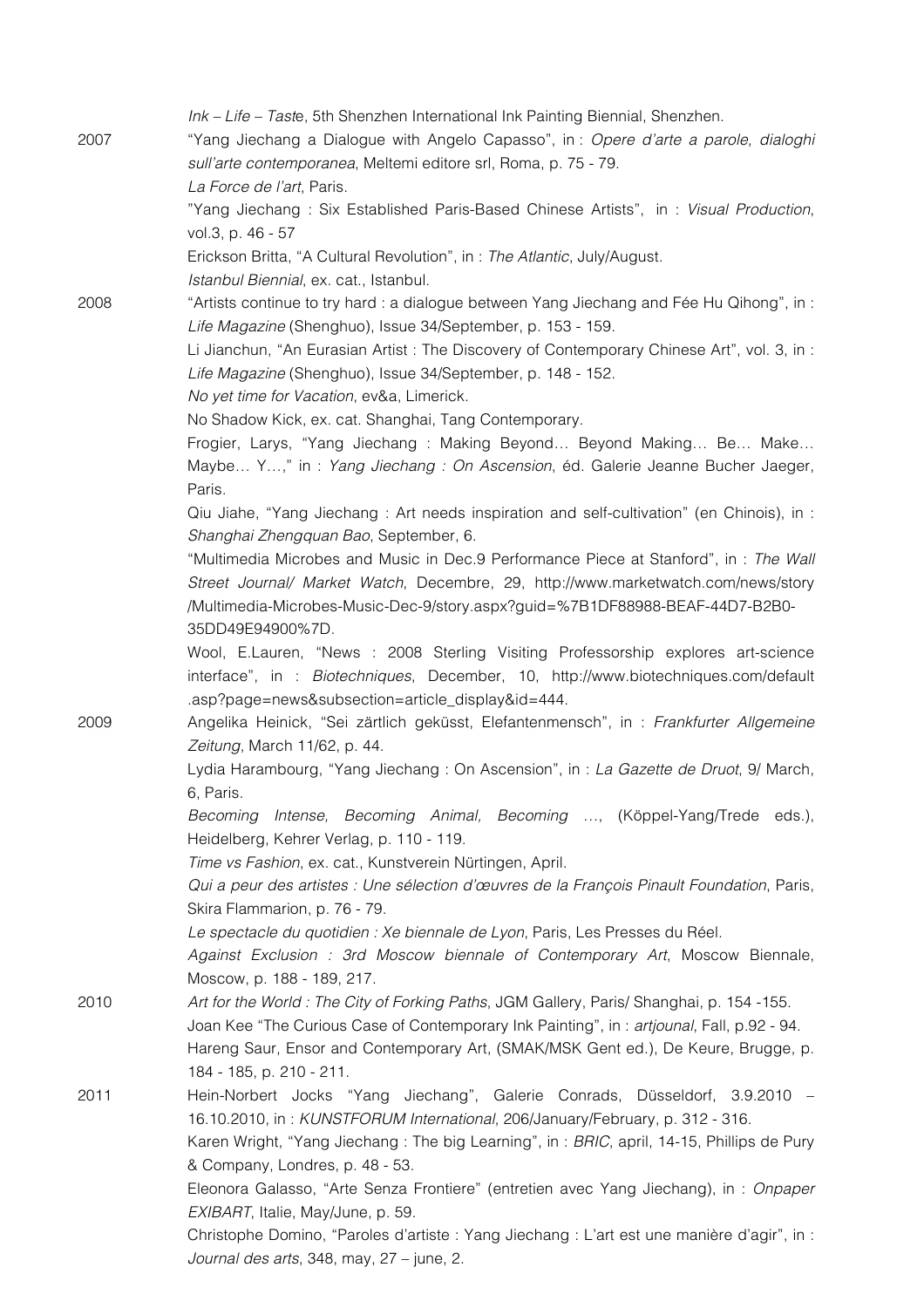Valerie de Maulmin, "Yang Jiechang : L'ode à la nature, dans Connaissance des arts", 697/october. Judith Benhamou, "Déferlante des blockbusters de l'art contemporain sur Paris", in : blogs of Judith Benhamou, site web of *Les Echos*, posted October, 21. *Yang Jiechang*, Galerie Jeanne Bucher Jaeger, Officiel des arts, November/december. 2012 Mondadori Electra,*The World Belongs to You*, ex. cat., Palazzo Grassi, Fondation François Pinault, Venise. *Yang Jiechang : King of Canton*, ex. cat., Hanart TZ, Hong Kong. 2013 Bernard-Henri Lévy, *Les aventures de la vérité*, ex. cat., Fondation Maeght, edition Grasset, Saint-Paul-de-Vence. Maxwell K. Hearn, *Ink Art: Past as Present in Contemporary China*, ex. cat., Metropolitan Museum, New York. *From Gesture to Language*, ex. cat., Rockbund Art Museum, Shanghai.

#### BIBLIOHRAPHIE

Zhiyi Gan, Köeppel-Yang Martina, Martin Jean-Hubert, Yang Jiechang, *Yang Jiechang – 3 souls 7 spirits*, Shanghai Minsheng Art Museum, 2019

Blistène Bernard, Seban Alain, Martin Jean-Hubert, Cohen-Solal Annie, Francis Mark, Hou Hanru, *Les Magiciens de la terre*, Editions Xavier Barral / Editions du Centre Pompidou, 2014

Campbell Thomas P., Hearn Maxwell K., Wu Hung, *Ink Art — Past as Present in Contemporary China*, The Metropolitan Museum of Art, New York, 2013

Kaiyu Xiao, Köppel-Yang Martina, Yang Jiechang, Jaeger Jean-François, Martin Jean-Hubert, Jocks Heinz Norbert, Hou Hanru, Erickson Britta, Chang Tsong-Zung, Sans Jérôme, Ledderose Lothar, *I Often Do Bad Things*, Verlag Kettler, Dortmund, Germany, 2016

Frogier Larys, Gladston Paul, *Tale of the 11th Day*, catalogue d'exposition, Galerie Jeanne Bucher Jaeger, Paris, 2011

Jaeger Véronique, Frogier Larys, *ON ASCENSION*, catalogue d'exposition, Galerie Jeanne Bucher Jeager, Paris, 2009

Qiu Jiahe, *Yang Jichang : Art needs inspiration and self-cultivation* (en chinois), Shanghai, Zhengquan Bao, 2008

*No Shadow Kick*, exhibition catalog, Tang Contemporary, Shanghai, 2008

*No yet time for Vacation*, EV&A, Limerick, 2008

Li Jianchun, *An Eurasian Artist. The Discovery of Contemporary Chinese Art*, Vol. 3, Life Magazine (Shenghuo), Issue 34, 2008

*Artists continue to try hard*, un dialogue entre Yang Jiechang et Fée Hu Qihong, dans: *Life Magazine* (Shenghuo), Issue 34, 2008

Istanbul Biennial, exhibition catalog, Istanbul, 2007

Erickson, Britta, *A Cultural Revolution*, dans: *The Atlantic*, 2007

*Yang Jiechang, Six Established Paris-Based Chinese Artists*, dans: Visual Production, Vol. 3, 2007

*Ink – Life – Taste*, 5th Shenzhen International Ink Painting Biennial, Shenzhen, 2006

*Accumulation – Canton Express*, the Next Stop, Tang Contemporary, Beijing, 2006

*Surplus Value*, Tang Contemporary, Beijing, 2006

*Infiltration: Idylls and Visions*, Guangdong Museum of Art, Guanzhou, 2006

*Beaux Arts Magazine*, N°263, 2006

Spector, Rosanne, *So you want to be a rock'n'roll star ? Study molecular pharmacology*, dans: Stanford Report, 2006

*International 06 Liverpool Biennial*, Liverpool Biennial, 2006

*Hei ji sheng xiang*, Shenzhen Fine Art Intitute, Shenzhen, 2005

*Beyond*, Second Guangyhou Triennial, Guangzhou, 2005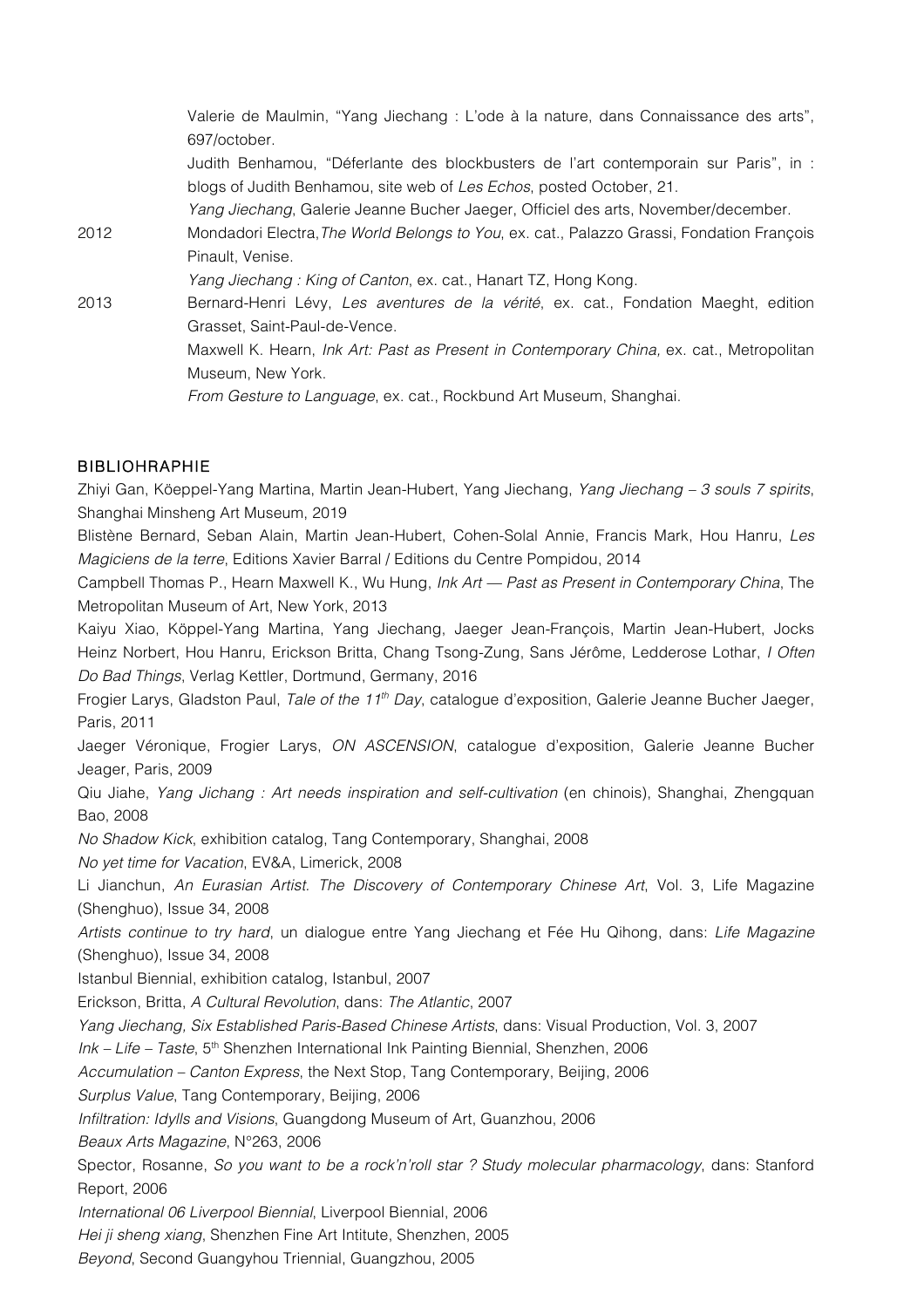*Yang Jiechang — Memorandums*, Galerie Jeanne Bucher Jaeger, Paris, 2005

Geczy, Adam, *On Yang Jiechang, Art Asia Pasific*, N°38, 2003

*Dreams and Conflicts*, The Dictatorship of the Viewer, La Biennale di Venezia, 50e exposition international d'art, 2003

*Project, Pause — Conception / Pause — Realization*, Gwangju Biennale, Gwangju, 2002

Erickson, Britta, *Changing Places, Changing Meanings: Chinese Contemporary Art in a Global Environnment*, dans: *Regionalism and Networks:* Research onChinses Art History of the Past Millennium (Taipei: Taiwan National University Department of Art), 2001

Köppel-Yang Martina, *Zaofan Youli / Revolt in Reasonable: Remanifestations of the Contemporary Art of the 1980s and 1990s*, *dans*; Yishu, *Journal of Contemporary Chinese Art*, 2002

Wu Hung, *Variations of Ink: A Dialogue With Zhang Yan Yuan*, *dans:* Yishu, *Journal of Contemporary Art*, 2002

Yu Hsiao-Hwei, *Yangqi mingxing pai gaoju shiyan feng*, dans: *Jin Yishu / Art Today*, 2002

*Yang Jiechang*, dans: *Gwangju Biennale 2002,* Project 1, Pause Conception, Gwangju 2002

Chen Tong, *Gongzuoshi – Jiaoliu kongjian yu zuopin — Yang Jiechang, Martina Köppel-Yang tan 'Mühlgasse 40'*, dans: *Yishu dangdai / Art China*, 2002

Xu Wenrui, *Baofengyan de liqi shizhing — Yang Jiechang de huaiyi*, dans: Yishu dangdai / Art China, 2002

Joli Adrienne, *MAMVP Paris*, dans: *art actuel*, N°12, 2001

Huser France, *La Nouvelle Seine des artistes migrateurs*, dans: *Le Nouvel Observateur*, N°1889, 2001 Cherngpiin Gallery, *Re-vision Yang Jiechang chuangzou ershi nian*, dans: *yishujia / Artist*, 2001

Zheng Shengtian / Hou Hanru / Fei Dawei / Köppel-Yang Martina, *You jian Bali, you jian Bali — huaren yishujia zai Bali de shiji bianqian*, dans: *Dancang / Art And Collection*, 2001

*Yang Jiechang*, dans: *Chengdu Biennale 2001*, Sichuan Fiane Arts Publishing House, Chengdu, 2001 Huang Hai-Ming, *Shuimo chuantong de linglei bianzheng xuanxue — Yang Jiechang de shuimo yu shufazhuangzhi*, dans: Yang Jiechang Solo exhibition — Re-vision, Cherngping Gallery, Taipei, 2001

Yang Chuntang, *Yang Jiechang*, dans: *Enlightened Blackness, Ink Painting* by Yang Jiechang, Alisan Fine Arts, Hong Kong, 2001

Enlightened Blackness, *Ink Paintings by Yang Jiechang*, Alisan Fine Arts, Hong Kong, 2001

Li Xianting, *Three Generations of Art Since the Policies of Opening and Reform*, dans: *Towards A New Image, 20 Years of Contemporary Chinese Painting*, Beijing Contemporary Visuel rt Development Co.ltf., Beijing, 2001

*Yang Jiechang*, dans: *Towards A New Image, 20 Years of Contemporary Chinse Painting*, Beijing Contemporary Visual Art Development Co.ltd., Beijing, 2001

*Yang Jiechang*, dans: *China: 20 Years of Ink Experiment, 1980-2001*, Guangdong meishu guan (eds.), Guangzhou, 2001

*Yang Jiechang — Fence of Defence*, dans : Yishu Douzhen / Art in March, Conseil des Affaires Culturelles, Taiwan, 1999

Zhang Zhaohui, *Yang Jiechang at the Gallery of the Central Academy of Fine Arts*, dans : *Asian Art News*, 1999

Huang Hai-Ming, *A Close Dialogue With Art in March: Legend 99*, dans : Yishu Douzhen / Art in March, Conseil des Affaires Culturelle, Taiwan, 1999

Yu Hsiao-Hwei, *Zhuanfang — Zaizao Dong Cunrui*, dans: CANS / Chines Art News, N°25, 1999

Chen Tong, *The Central Colour — A talk with Yang Jiechang on 'Dong Cunrui'*, dans: *Yang JIechang* Dong Cunrui, Cheerngpiin Gallery, Taiwan, 1999

Köppel-Yang Martina, *Remolding Icons*, dans: Yang Jiechang — Dong Cunrui, Cheerngpiin Gallery, Taiwan, 1999

Hou Hanru, *Malpositioning — Yang Jiechang's 'Revising Dong Cunrui'*, dans: Yang Jiechang — Dong Cunrui, Cheerngpiin Gallery, Taiwan, 1999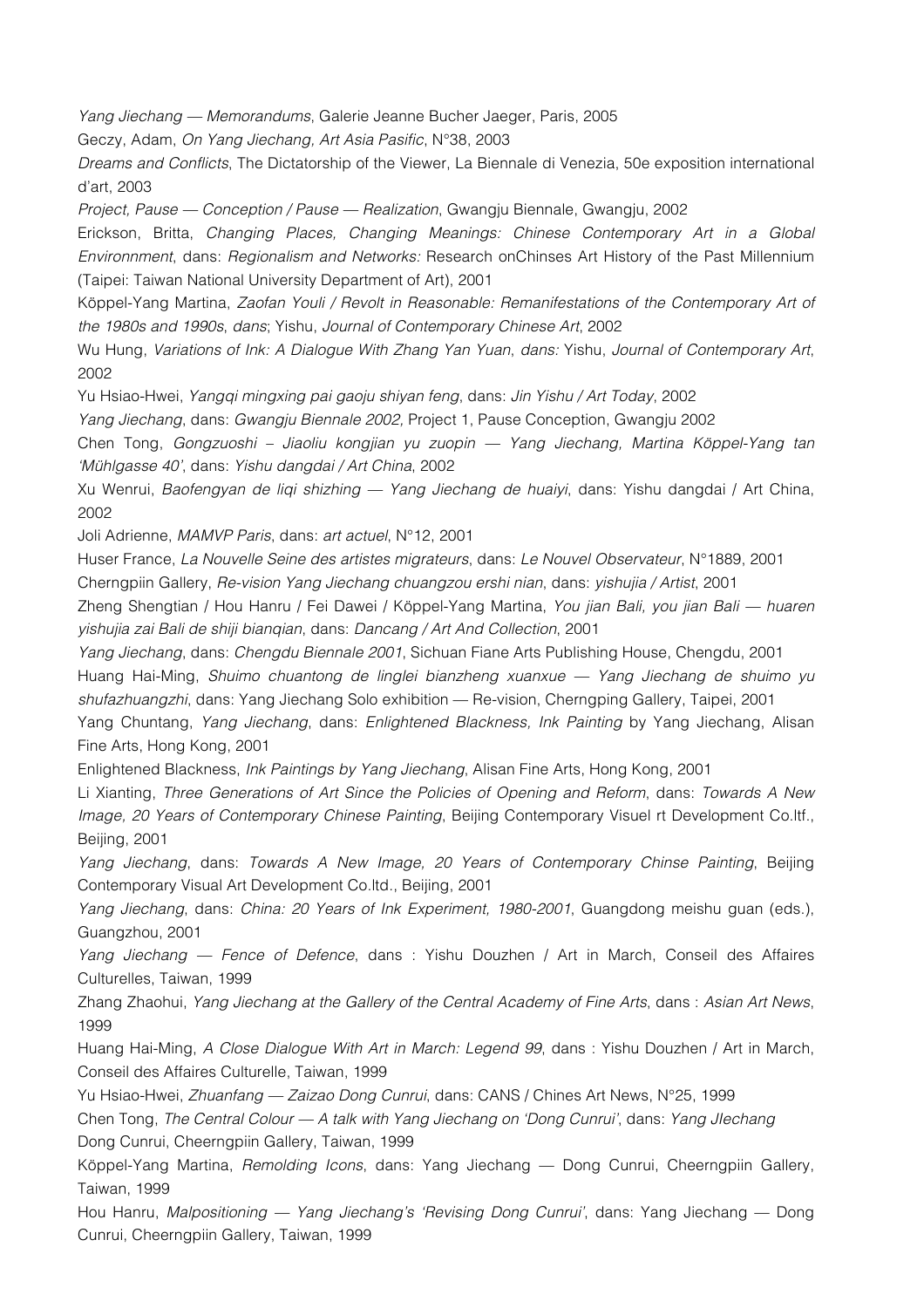Köppel-Yang Martina, *Yang Jiechang*, dans: Uncontrolled Contacts, catalogue d'exposition, Frankfort, 1998

Hou Hanru / Gao Munglu, *Strategies of Survival in the Third Space*, dans: Gao Minglu, Inwide Out, New Chinese Art, University of California Press, Berkeley / Los Angeles / Londres, 1998

*He Yong Zhizhuo zicheng Shongguoren*, dans Ming Pao Daily, 1998

*Yang Jiechang, Lizu yu zhong xi wenhua zhi jian*, dans: *Tin Tin Daily*, Hong Kong, 1998

*Shanghai Biennale 1998*, catalogue d'exposition, Shanghai Art Museum, 1998

*The First International Shenzhen Biennial of Contemporary Ink Painting*, catalogue d'exposition, Shenzhen, 1998

Li Xianting, *4696 1998, 5 Contemporary Chinese Artists*, dans: Yvonne Force Inc, 4696 1998, New York, 1998

*A Curator's View*, Interview de Hou Hanru avec Hilary Binks, dans: *Asian Art News* 8/1998

Binks Hilary, *No Longer One Longuage*, dans *Asian Art News* 8/1998

*Between the Sky and the Earth*, Annie Wong Leung Kit-Wah Art Foundation, Hong Kong, 1998

*My Dream*, catalogue d'exposition, Hong Kong

*Pour un jubilé :1947-1997*, Galerie Jeanne Bucher Jaeger, Paris, 1997

*Uncertain Pleasure*, Hou Hanru, Arts Beatus Gallery, Vancouver, 1997

*In Between Limits*, Sonje Museum of Contemporary Art, Kyiongju, 1997

Hou Hanru, *Yang JIechang Zhenshi zhong de yishu*, dansl *Yishujia / Artist Magazine*, 258 / 1996

*Yang Jiechang*, exhibition catalog, Galerie Jeanne Bucher Jaeger, Paris, 1996

Tauvel-Dorsaz Hélène, *Une peinture grise et noire pour conjurer le rouge de Mao*, Journal de Genève, 1995

Jaunin Françoise, *Chez Pauli, Yang Jiechang change le noir en lumière*, dans: 24 Heures, 1995 Harris Claire-Elise, *Les souvenirs encrés de Yang Jiechang*, dans: *Le Nouveau Vendredi*, 1995

*Yang Jiechang*, dans: J-Wave Art Gallery, 1995

Art Cologne, exhibition catalog, Cologne, 1995

Hou Hanru, *Yang Jiechang, Art of the Real*, dans: *West-östliche Kontakte*, Heidelberger Kunstverein, 1995 *Out of the Centre*, Jari-Pekka Vanhala, Pori Art Museum Publications, 25, Pori, 1994

*Five Ways to see Chinese*, dans : *South China Morning Post*, 1993

Schaarshmidt – Richter Irmatraut, *Klingelnde Kassen lähmen den großen Bären. "Maos Kinder" – Frankfurter Ausstellung zeigt modern chinesische Kunst.*, Frankfurter Allgemeine Zeitung, 1993

Maos ungezähmte Kinder, exhibition catalog, Museum für Kunsthandwerk, Frankfort, 1993

Fei Dawei, *Liumang wenhua, minzuxing, zhi Li Xianting de yifeng xin*, dans: Ershiyi shiji, 1993

Hou Hanru, *Benwen de huanyu huozhe qigong. He liuwei zhongguo yishujia de tanhua*, dans: Xiongshi meishu, 1993

Cai Guoqiang, *Gu Wenda, Huang Yongping, Yang Jiechang*, dans: Music Today, Biannual Series For Music & Art, 1993

*Die Horen*, Zeitschrift für Literatur, Kunst und Kritik, 1993

*New Art from China*, Museum of Modern Art Oxford, 1993

*Silent Energy*, Museum of Modern Art Oxford, 1993

*China Avant-garde*, Hous der Kulturen der Welt, Edition Braus, Berlin, 1993

Dagen Philippe, *Noir d'encre, les compositions d'un jeune peintre chinois*, Le Monde, 1992

*Yang Jiechang*, Galerie Turbulences, New York, 1992

Shingo Yamano, *Chinese Avant-garde Artists Exhibition, Contact with a Developed Other Culture*, dans: Fukuoka Style, 1992

Fei Dawei, *Exceptional Passage*, dans: Bijutsu Techo, 1992

*Yang Jiechang*, exhibition catalog, Galerie Jeanne Bucher Jaeger, Paris, 1992

*Encres de Chine*, ARTE, Prestige Video, 1992

Macdonald Robert, *Yang Jiechang*, dans: *Time Out*, 1991

Guttman Cynthia, *Mao's Children Fly Avant-Garde Flag*, dans: *International Herald Tribune*, 1991